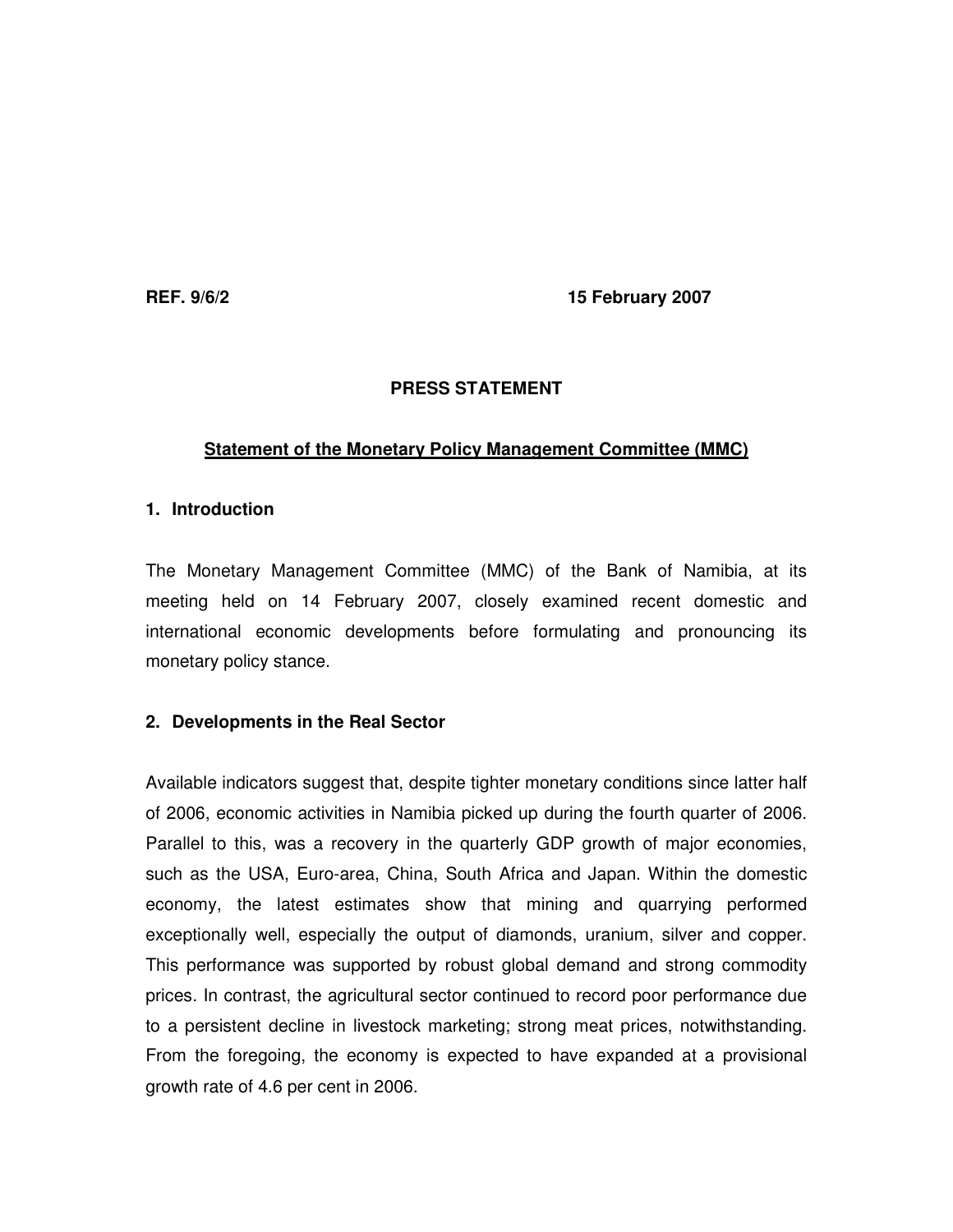#### **3. Inflationary Developments**

In line with softer international oil prices and in response to tighter domestic monetary conditions, inflationary pressures moderated somewhat in December 2006, as it stood at 6.1 per cent - the same percentage recorded in November 2006. In January 2007 the inflation rate continued to decelerate to 6.0 per cent. While the easing of inflationary pressures is a welcome development, the level of inflation remains a concern when compared with the level that prevailed a year ago. In January 2006, the annual rate of inflation was only 3.6 per cent.

The factors that continue to contribute to the relatively high inflation rate are aboveaverage increases in food prices, mainly in the sub-categories of meat and fish prices. Other categories that exerted upward pressure on the inflation were alcoholic beverages and tobacco, education, especially tertiary, and miscellaneous goods and services mainly due to a sharp increase in financial services. However, the rise in prices related to transport started to decelerate due to the fuel price decreases introduced in October and December of 2006. Price pressure from this component is expected to abate further due to the reduction of pump prices in January this year.

Having considered the latest inflation developments, forecasts and expectations, the MMC does not expect the Namibian inflation rate to abate significantly in the immediate future as inflationary pressures are expected to persist, mainly on account of volatile crude oil prices and a weaker currency. While, the South African Production Price Index (PPI), being a leading indicator for consumer price inflation in Namibia, showed a slight decrease of 9.3 percent during December 2006 compared with the 10.0 per cent during the preceding month, this slowdown was mainly triggered by lower fuel prices. The PPI, and its concomitant impact on CPI, might change due to volatile oil prices and an expected increase in food prices.

#### **4. Exchange Rates**

The Namibia Dollar (NAD) depreciated steadily against the major currencies since the second quarter of 2006. Responsible for the weakening is the high level of the current account deficit in the South African balance of payments, which, in turn, has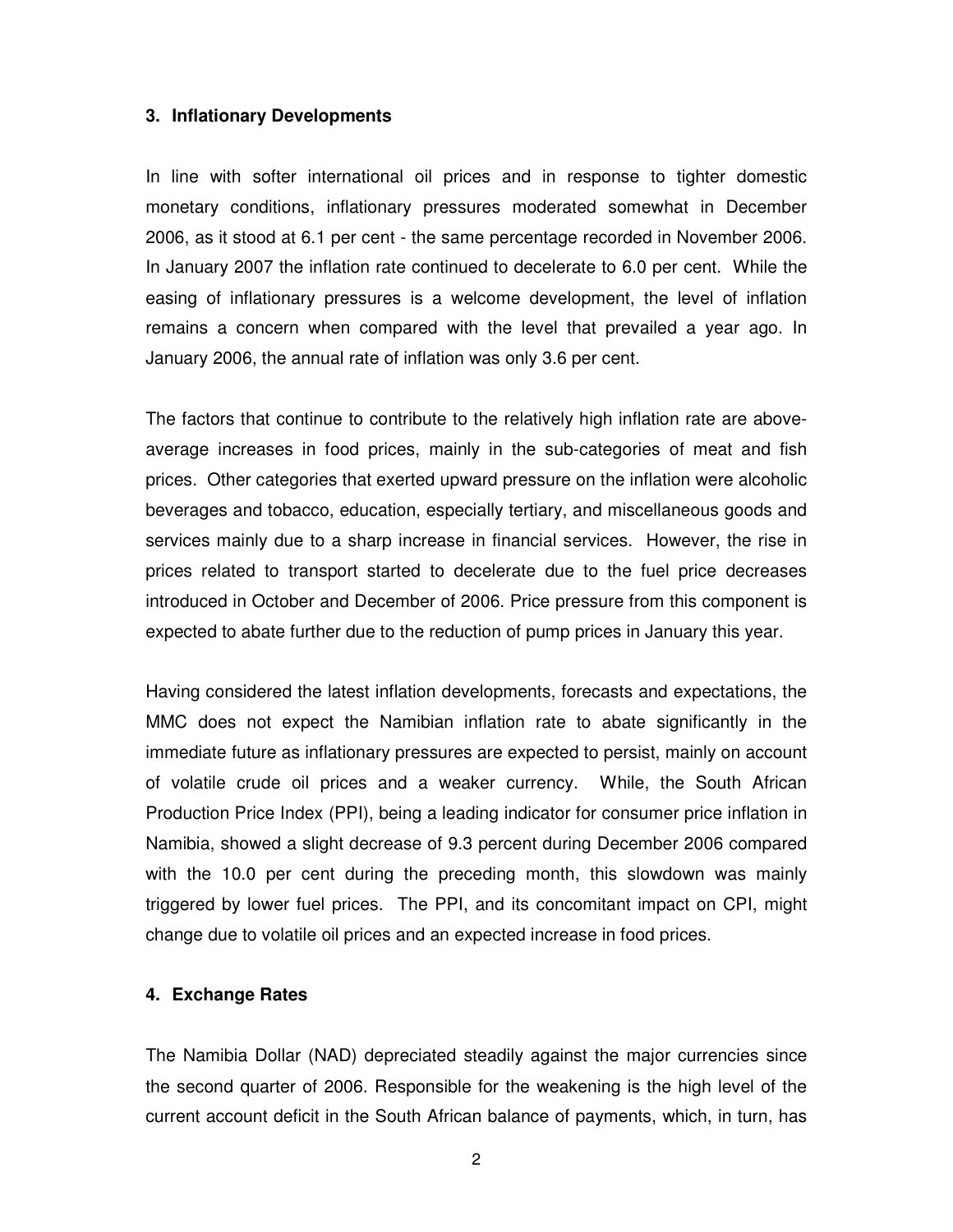resulted from the firm consumer demand in South Africa. The Namibia Dollar traded at a monthly average of N\$7.18, N\$14.08 and N\$9.34 during January 2007 against the US Dollar, Pound Sterling and the EURO, respectively. This depreciation, while improving Namibia's export competitiveness, is causing import prices to rise, thus further exerting inflationary pressures.

### **5. Credit Extension to the Private Sector**

Although the growth in domestic credit extended to the private sector slowed down recently, it is still considered high and points to the existence of excess domestic demand in the economy. The annual growth in private sector credit in December 2006 stood at 14.7 per cent compared to 18.0 per cent at the end of October and 15.9 per cent in December 2005.

The downward movement in the growth of credit extension was reflected in credit extended to both businesses and individuals, albeit at a moderate pace for the latter. The annual growth in credit to businesses in December 2006 was 11.3 percent, while that for individuals stood at 16.9 percent. The corresponding rates for October 2006 were 16.5 per cent and 19.3 per cent, respectively. This suggests that business responded faster to tighter monetary policy. Despite these slowdowns, it is the view of MMC that credit to the private sector still expanded at a healthy rate with no visible signs of adverse impact on real economic activities. MMC also noted that, due to excess liquidity in the banking system, deposit rates did not increase at the same magnitude as lending rates, resulting in the widening of the spread between lending and deposit rates.

### **6. Monetary Policy Stance**

From the review of the recent economic developments, the MMC noticed the moderation in the inflation rate. At this stage, the growth in domestic demand seems to be abating as witnessed by the slowdown in credit extension, which implies that inflationary pressures are mainly originating from exogenous factors. Nevertheless, rising food prices and uncertainties about weather conditions that could reduce agricultural produce, the depreciating domestic currency and the recent surge in